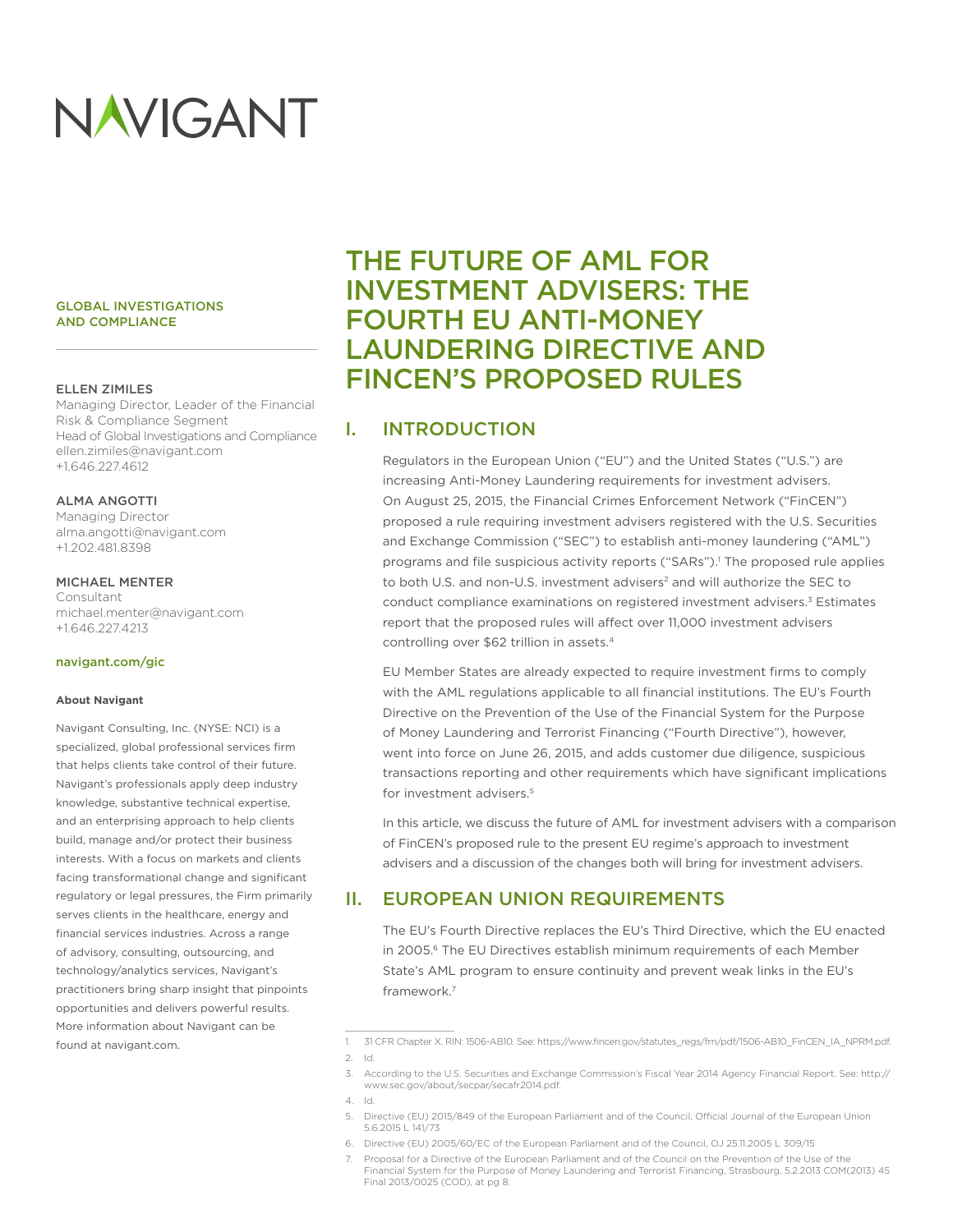#### A. Definition of Investment Firm

The Directives name "obliged entities" to which the AML programs must apply. Among those entities are financial institutions including investment firms,<sup>8</sup> which are defined as "any legal person whose regular occupation or business is the provision of one or more investment services to third parties and/or the performance of one or more investment activities on a professional basis."9 The Third and Fourth Directives refer to the same document for this definition.10

#### **B. New Requirements**

The Fourth Directive adds new requirements regarding customer due diligence, suspicious transactions reporting, and records retention. A primary emphasis of these changes is the increased focus on a risk-based approach<sup>11</sup> applied at two levels: the national level and the entity level. On the national level, this approach provides flexibility to permit EU Member States to tailor measures as necessary to confront threats.<sup>12</sup> For the obliged entities, the approach requires them to "identify, understand, and mitigate their risks" and document their assessments. According to the 2013 proposal for the Fourth Directive, the two-level approach allows better allocation of resources based on evidence of risks.<sup>13</sup>

#### **C. Minimum Requirements**

The Fourth Directive sets forth minimum requirements Member States must apply regarding customer due diligence, including verification of the identity of customers and beneficial owners and ongoing monitoring of business relationships.14 It tightens rules allowing for "simplified due diligence," which were determined to be too permissive under the previous regime.15 In furtherance of the risk-based approach,

Member States and obliged entities must consider a non-exhaustive list of factors, such as customer and transaction risk, in identifying areas of lower risk that may be appropriate for this relaxed standard.16 The nonexhaustive list now includes geographical risk factors, such as whether a third country has an AML regime equivalent to the EU regime, that had been a separate category for permitting simplified due diligence.

#### **D. Enhanced Due Diligence ("EDD")**

The Fourth Directive also identifies areas of higher risk that require EDD. These include complex, unusual large transactions, unusual patterns of transactions, and transactions involving politically exposed persons ("PEPs").17 The Fourth Directive includes a non-exhaustive list of factors indicating potential higher risk requiring EDD.18 It also includes a broader definition of PEPs that now encompasses high-ranking members of international organizations in addition to foreign or domestic persons entrusted with prominent public positions.19

#### **E. Financial Intelligence Unit ("FIU")**

All Member States are required to establish an FIU, with which obliged entities must cooperate.<sup>20</sup> The Fourth Directive outlines the reporting of suspicious activity, but leaves specifics to the individual Member States. The Fourth Directive requires, however, that the obligated entities must report to the FIU on their own initiative<sup>21</sup> and refrain from disclosing the report to the customer.<sup>22</sup>

#### **F. Record Retention and Data Protection**

Under the Fourth Directive, Member States must require obliged entities to store due diligence files and records of transactions for five years and then delete that data,<sup>23</sup> reflecting the EU's consideration of privacy

13. Id.

<sup>8.</sup> OJ 25.11.2005 L 309/15 at Article 3(2).

<sup>9.</sup> Directive (EU) 2004/39 of the European Parliament and of the Council of 21 April 2004, OJ 30.4.2004 L 145/1, Article 4(1).

<sup>10.</sup> OJ 25.11.2005 L 309/15, Art. 3(2) and OJ 5.6.2015 L 141/73, Art. 3(2); citing OJ 30.4.2004 L 145/1, Article 4(1), supra

<sup>11.</sup> Strasbourg, 5.2.2013 COM(2013) 45 Final 2013/0025 (COD), at pg 9

<sup>12.</sup> Id. at pg 10.

<sup>14.</sup> OJ 5.6.2015 L 141/73, Art. 11.

<sup>15.</sup> Strasbourg, *supra*, at pg 10.

<sup>16.</sup> Id. at pg 11; list of factors provided at OJ 5.6.2015 L 141/73, Annex II.

<sup>17.</sup> OJ 5.6.2015 L 141/73, Art. 18.

<sup>18.</sup> Id.; list of factors provided at Annex III.

<sup>19.</sup> Id. at Art. 3(9). See also Strasbourg, *supra*, at pg 10.

<sup>20.</sup> OJ 5.6.2015 L 141/73 at Art. 32 and 33.

<sup>21.</sup> Id. at Art. 33(1)(a).

<sup>22.</sup> Id. at Art. 39.

<sup>23.</sup> Id. at Art. 40.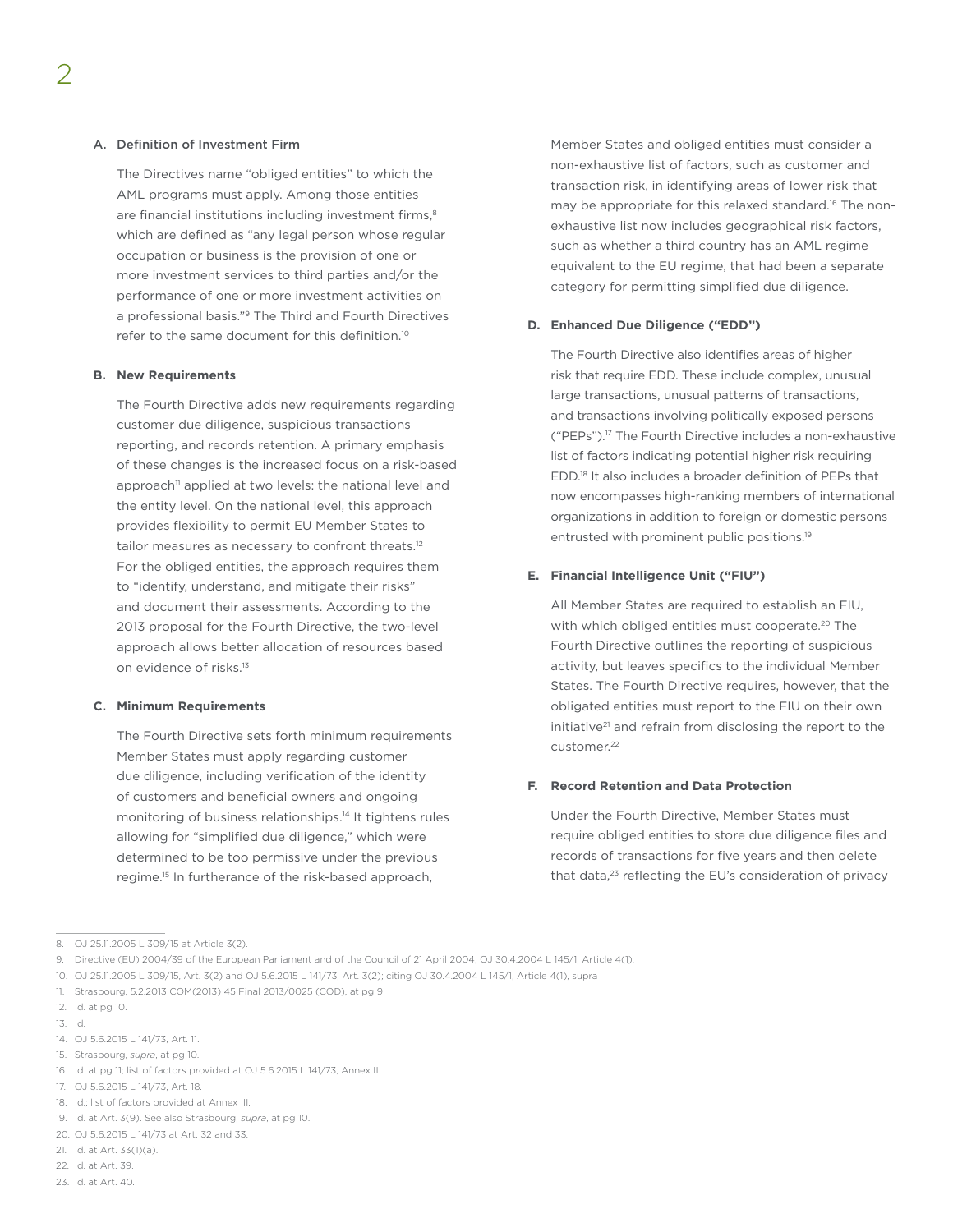as a human right.<sup>24</sup> The data retention period may be extended by five years only "where the necessity and proportionality of such further retention has been established for the prevention, detection, investigation or prosecution of suspected money laundering or terrorist financing."25

The Fourth Directive further requires Member States to mandate internal procedures regarding data protection, sharing information, and training.<sup>26</sup> If a financial institution maintains branches and subsidiaries in third countries with insufficient AML regulations, the Fourth Directive requires the institution to apply the laws of its Member State.<sup>27</sup>

## III. PROPOSED FINCEN REQUIREMENTS<sup>28</sup>

FinCEN's proposed rule would bring the Bank Secrecy Act ("BSA") in line with the European Union's categorization of investment advisors as "financial institutions."

#### A. Definition

FinCEN's definition of "investment advisor" is more specific than the EU definition of "investment firm," which encompasses nearly anyone providing investment services: "[a]ny person who is registered or required to register with the SEC under section 203 of the Investment Advisers Act of 1940."<sup>29</sup> (15 U.S.C. 80b-3(a))."

This definition excludes all but the largest investment advisers from the proposed rule. As FinCEN notes, large advisers with \$100 million or more in regulatory assets under management generally are required to register with the SEC.<sup>30</sup> These advisers "would comprise the bulk of investment advisers that are included in the definition of investment adviser for purposes of the rules being proposed."<sup>31</sup> FinCEN indicates this definition is subject to expansion and may include other types of investment advisers, including state-regulated investment advisers or investment advisers exempt from SEC registration.<sup>32</sup>

#### **B. AML Requirements**

The proposed rule will subject covered investment advisers to most requirements applicable to all financial institutions, including the creation of an AML program and reporting and recordkeeping requirements.<sup>33</sup> FinCEN will not require a formal customer identification program ("CIP") through the proposed rule, but plans to address this via a joint rulemaking effort with the SEC.<sup>34</sup>

3

For more information on FinCEN's proposed rules for Investment Advisers, please refer to Navigant's previously published article: "[FinCEN's Proposed Anti-Money](http://www.navigant.com/~/media/WWW/Site/Insights/GIC/GIC_FinCenInvestmentAdvisorClientAlert2015_AD_0915 FINAL.ashx)  [Laundering Compliance For Investment Advisers: How to](http://www.navigant.com/~/media/WWW/Site/Insights/GIC/GIC_FinCenInvestmentAdvisorClientAlert2015_AD_0915 FINAL.ashx)  [Prepare Now" \(October 2015\).](http://www.navigant.com/~/media/WWW/Site/Insights/GIC/GIC_FinCenInvestmentAdvisorClientAlert2015_AD_0915 FINAL.ashx)"

## IV. COMPARISON

Any comparison of FinCEN's proposed rule to the EU AML regime must be made with the understanding that the EU regime provides rules and guidance for legislation to be drafted by individual Member States. FinCEN, on the other hand, is the U.S. equivalent to the FIUs of the Member States.

The table below summarizes the difference between FinCEN's proposed rule and the EU regime.

There are two primary distinctions between the EU regime and the proposed FinCEN rule regarding investment advisers. First, the EU regime applies to every professional or firm engaged in investment services. The proposed FinCEN rule is not designed to apply so broadly. While FinCEN suggests the rule may expand, as drafted it primarily encompasses only the largest investment firms with \$100 million or more in assets under management.

Second, FinCEN did not include a CIP requirement in the proposed rule, whereas EU investment advisers are subject to the same CIP rules as other EU financial institutions. Under both the existing FinCEN regime and the EU regime, financial institutions are subject to expansive due diligence rules, with the incumbent documentation and recording obligations. In light of the SEC's concurrent regulation of

- 32. Id.
- 33. Id. 34. Id.

<sup>24.</sup> See Council of Europe, European Convention for the Protection of Human Rights and Fundamental Freedoms, as amended by Protocols Nos. 11 and 14, 4 November 1950, ETS 5, Article 8.

<sup>25.</sup> OJ 5.6.2015 L 141/73 at Art. 40.

<sup>26.</sup> Id. at Art. 45(1.)

<sup>27.</sup> Id. at Art. 45(3.)

<sup>28.</sup> For more detailed analysis of FinCEN's proposed rule, see FinCEN's Proposed Anti-Money Laundering Compliance Requirements for Investment Advisers: How to Prepare Now. http://www.navigant.com/insights/library/gic/2015/fincen-aml/

<sup>29.</sup> 31 CFR Chapter X. RIN: 1506-AB10 (citing 15 U.S.C. 80b-3(a)."

<sup>30.</sup> Id.

<sup>31.</sup> Id.